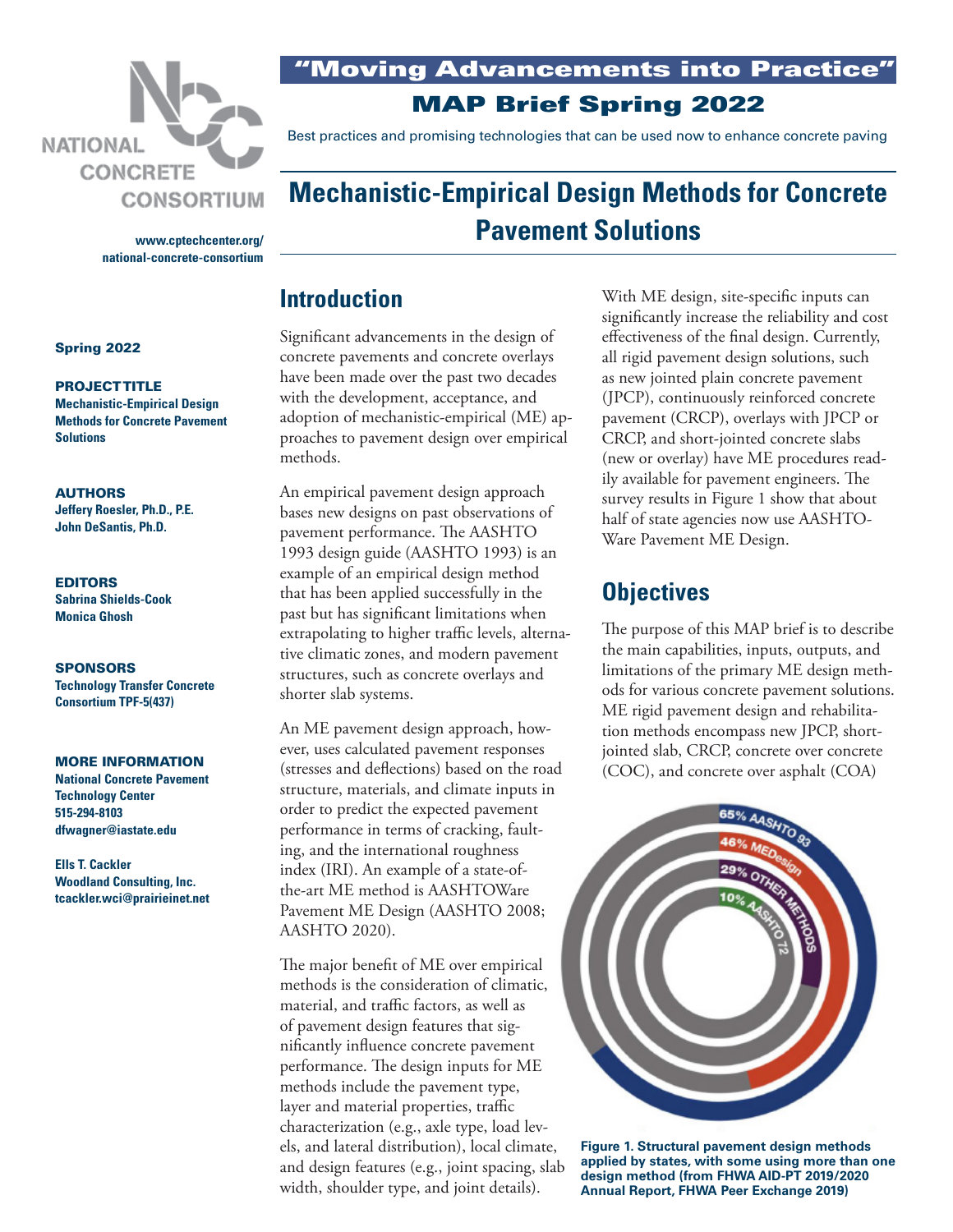pavement systems. ME concrete overlay designs include both bonded (-B) and unbonded (-U) design options as well as short and standard slab sizes.

## **Mechanistic-Empirical (ME) Design Methods**

The most prominent ME concrete pavement procedures include AASHTOWare Pavement ME Design (AASHTO 2020), ACPA's PavementDesigner.org (Ferrebee et al. 2018), unbonded concrete overlay (UBOL) design (Khazanovich et al. 2020), BCOA-ME (Vandenbossche et al. 2016), and OptiPave 2 (Covarrubias and Binder 2013). Table 1 summarizes these distinct ME design procedures and their recommended applicability to specific rigid pavement structures. Figure 2 illustrates the various concrete overlay design options (COC and COA), which can be further explored and reviewed in the [Guide to Concrete Overlays, 4th Ed.,](https://intrans.iastate.edu/app/uploads/2021/11/guide_to_concrete_overlays_4th_Ed_web.pdf) by Fick et al. (2021).

If designers are unsure which ME pavement design options and procedures to use, Figure 3 provides recommendations on the appropriate ME methods for specific concrete pavement structures. Thus, to select the correct ME design method, first the designer has to determine the feasible types of pavement structures, especially if it is a new or overlay concrete pavement. This decision will dictate which available ME procedure is best suited for the structural design. For example, when designing a new JPCP there are three recommended methods (AASHTOWare Pavement ME Design, OptiPave 2, or PavementDesigner.org).

The next question is how to select the most appropriate ME

method. This is a function of the design method's reliability level, number of inputs, design types to consider, design features to evaluate, and final pavement type selection decision-making process. AASHTOWare Pavement ME is the most comprehensive procedure in that it analyzes almost all concrete pavement types and has the most site-specific inputs, such as local climate data, traffic data, and material properties. For example, if CRCP and JPCP short slab systems are viable pavement structures, then the ME design procedures to evaluate would be AASHTOWare Pavement ME and OptiPave 2.

The following sections provide an overview of the ME methods presented in Figure 3, including their main capabilities, applicability, performance prediction outputs, and design limitations.

### **AASHTOWare Pavement ME Design for JPCP, CRCP, and Overlays**

The AASHTOWare Pavement ME procedure is the most advanced design method available for new concrete pavements and overlays. It incorporates state-of-the-art concrete pavement analysis, materials characterization, axle-load spectra, climatic data, design features, and performance predictions. This comprehensive method has a user-friendly interface that allows for complex project inputs but also provides default inputs for more standard pavement designs. The software is capable of single-design analysis, batch processing, design optimization, and sensitivity analysis (AASHTO 2020). Pavement engineers should consider attending or reviewing a training session to become more familiar with the software's various input modules and levels, outputs, and interface capabilities. Enhancements are continuously being incorporated

|  |  |  |  |  | Table 1. Summary of ME rigid design procedures and recommended applicability |  |
|--|--|--|--|--|------------------------------------------------------------------------------|--|
|--|--|--|--|--|------------------------------------------------------------------------------|--|

| <b>ME Design Procedure</b>           | <b>Concrete Pavement Design Options</b>                              |  |  |
|--------------------------------------|----------------------------------------------------------------------|--|--|
| <b>AASHTOWare Pavement ME Design</b> | JPCP, CRCP, COC-B and COC-U, COA-U;<br><b>COA-B with short slabs</b> |  |  |
| <b>PavementDesigner.org</b>          | <b>JPCP</b>                                                          |  |  |
| <b>OptiPave 2</b>                    | <b>JPCP with short slabs</b>                                         |  |  |
| <b>UBOL Design</b>                   | COC-U with short and standard slab sizes                             |  |  |
| <b>BCOA-ME</b>                       | <b>COA-B with short and standard slab sizes</b>                      |  |  |

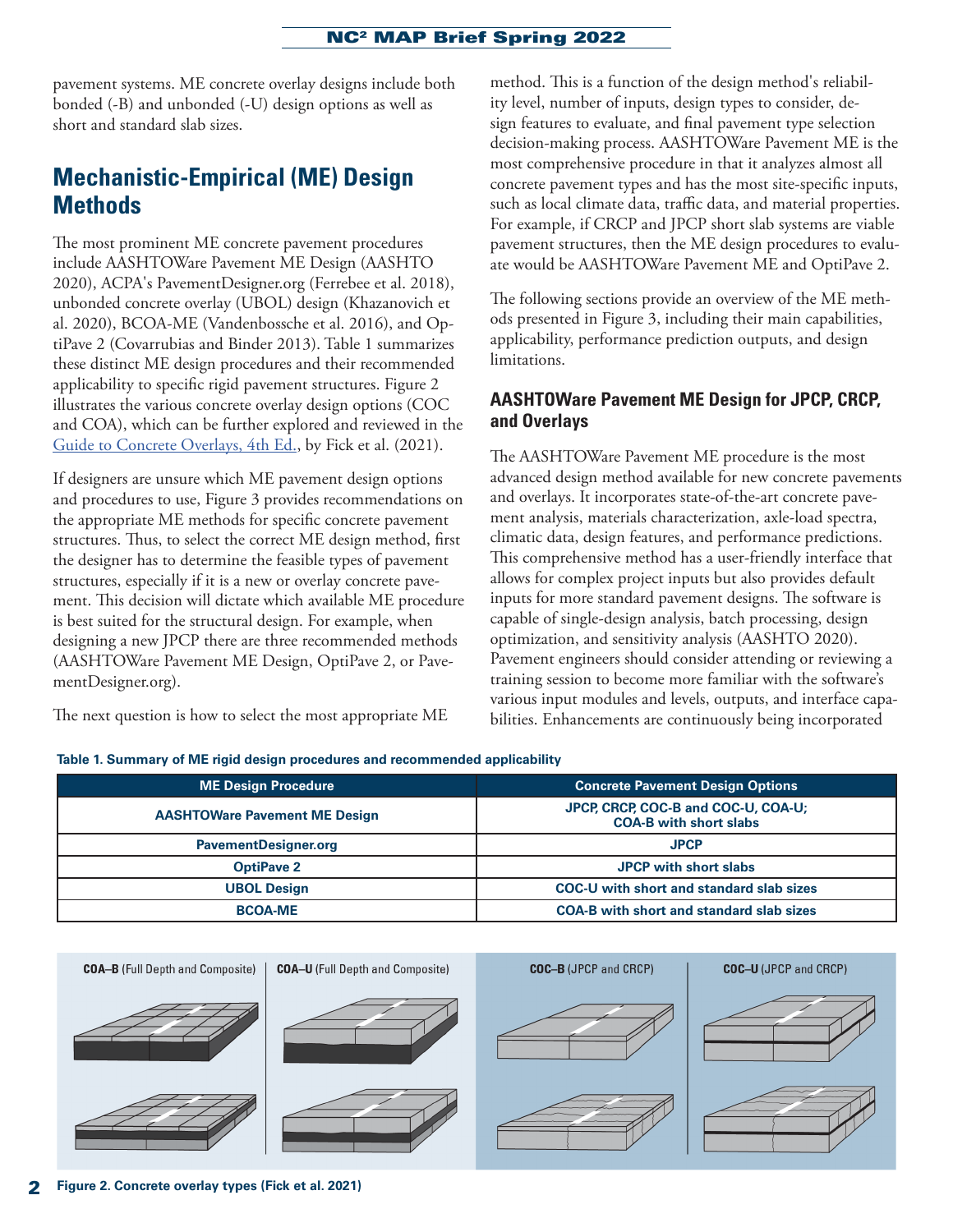

**Figure 3. Selecting an appropriate ME design procedure based on the desired concrete pavement structure**

to improve design, most recently documented in [Geary \(2021\).](https://intrans.iastate.edu/app/uploads/2021/12/synthesis_of_changes_to_ME_Design_for_concrete_pavements_w_cvr.pdf) AASHTOWare Pavement ME can be used to design new JPCP and CRCP systems.

For rehabilitation projects, bonded or unbonded concrete overlays are possible solutions for existing asphalt or concrete pavements, as presented in **Fick et al.** (2021). Only conventional joint spacings, i.e., 12 to 20 ft, are allowed for JPCP designs in AASHTOWare Pavement ME, except for the shortjointed COA-B module, where slab sizes can range from 5 ft to 8 ft. The primary inputs for the AASHTOWare Pavement ME Design procedure include the following:

Design features:

- JPCP or CRCP: new or overlay
- Design life
- Slab thickness
- Joint spacing and details
- Shoulder type
- Widened lane
- Slab–base interface condition
- Reliability

#### Traffic:

• Axle-load spectra

Concrete material properties:

- Strength
- Mixture design

Support layers:

- Number and type of layers
- Layer material properties
- Climate data (city, state)

AASHTOWare Pavement ME outputs the predicted transverse cracking percentage, faulting, and IRI versus pavement age.

Detailed information about its design guide, software, licensing, training, and technical support can be found at [AAS-](https://www.aashtoware.org/products/pavement/pavement-overview/)[HTOWare Pavement ME](https://www.aashtoware.org/products/pavement/pavement-overview/). Pavement engineers can review a more detailed explanation of the AASHTOWare Pavement ME inputs, outputs, and design sensitivities in other publications (Schwartz et al. 2011; Roesler and Hiller 2013; Saboori et al. 2021).

## **OptiPave 2 for JPCP with Short Slabs**

OptiPave 2 is an ME design procedure optimizing the slab geometry for new JPCP such that no more than one set of wheels from a truck axle are on any given slab (Covarrubias and Covarrubias 2008; Covarrubias and Binder 2013). This method is also referred to as short slab design, where slab panel sizes are reduced to limit traffic load and curling stresses, thereby decreasing the required slab thickness relative to conventional JPCP slab sizes. The OptiPave 2 procedure is based on similar ME design and analysis principles, equations, and processes as AASHTOWare Pavement ME (Covarrubias et al. 2010). The key inputs for the OptiPave 2 procedure include the following:

Design features:

- Design life
- Slab thickness
- Joint spacing and details
- Shoulder type
- Widened lane
- Reliability

Traffic:

• Equivalent single-axle loads (ESALs) or axle-load spectra

Concrete material properties:

• Strength and macrofibers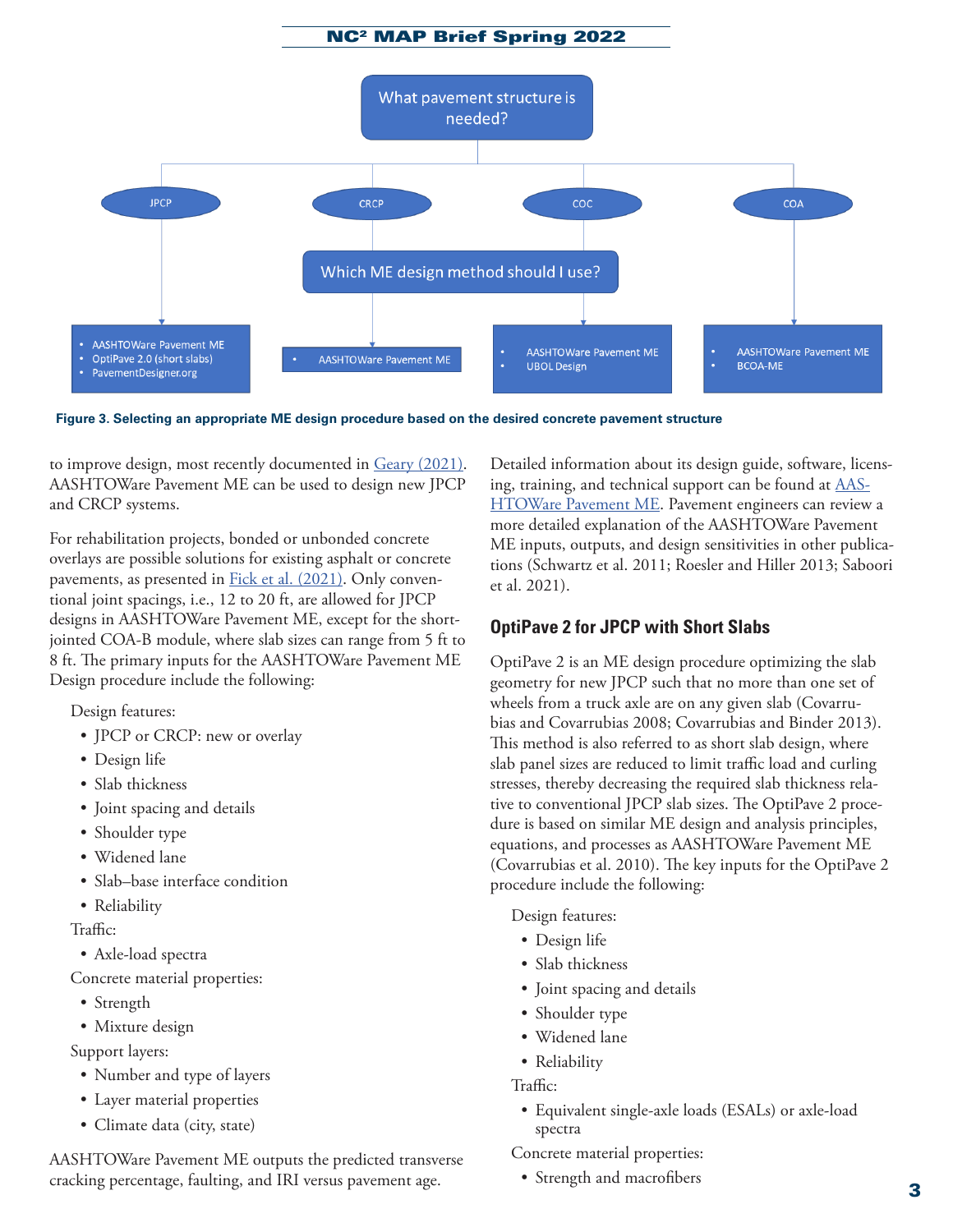- Mixture design Support layers:
	- Number and type of layers
- Layer material properties
- Climate:
	- Chile or generic regions
	- Built-in curling

The OptiPave 2 design software outputs percentage of total slabs cracked (sum of transverse, longitudinal, and corner cracking), joint faulting, and IRI over the design life. Slab sizes must be between 4 ft to 8 ft and slab thicknesses between 2.5 and 10 in. Conventional joint spacings are not included in this ME design method. Also, the climate input module provides the distribution of temperature differentials for the country of Chile or for other generic climate regions. The OptiPave 2 design software is free but the short-jointed slab system called TCPavements® is patented and requires a royalty fee for constructing the slabs with optimized geometry, which may or may not make its final pavement selection cost-effective. A general overview of the software, licensing, design guide documentation, and technical support can be found at [OptiPave 2.](http://www.tcpavements.cl/eng/software)

## **TPF-5(269) – UBOL Design for COC-U**

Unbonded concrete overlay (UBOL) design is an ME procedure for COC-U developed by Khazanovich et al. (2020) for a state pooled fund study (TPF-5[269]). This ME procedure can be used to design JPCP overlays of deteriorated concrete or composite pavement with an asphalt concrete (AC) or geotextile separator layer and either conventional joint spacing or short slabs. The key design inputs for this overlay procedure are as follows:

Design features:

- Design life
- Overlay slab thickness
- Joint spacing and details
- Shoulder type
- Reliability

Traffic:

• Average daily truck traffic (ADTT) and axle-load spectra

Concrete material properties:

- Overlay flexural strength
- Existing concrete modulus

Support layers:

- Interlayer type and properties
- Existing slab thickness

Climate location (city, state)

The UBOL design software outputs the minimum concrete overlay thickness, estimated traffic in ESALs, and the predicted cracking and faulting at the end of the design life. This procedure has a fixed number of climate locations and the load spectra only assume the truck traffic classification level 1 (TTC-1) distribution defined within AASHTOWare Pavement ME. The UBOL procedure allows for slab sizes to be either 6 ft by 6 ft or slab lengths between 12 and 16 ft by 12 ft slab widths. This cloud-based software can be accessed and run at [https://ubold](https://uboldesign3.azurewebsites.net/)[esign3.azurewebsites.net/](https://uboldesign3.azurewebsites.net/), with the details of the ME overlay models, procedure, and user guide published in [Khazanovich et](http://www.dot.state.mn.us/research/reports/2020/202008.pdf)  [al. \(2020\).](http://www.dot.state.mn.us/research/reports/2020/202008.pdf)

## **BCOA-ME for COA-B**

BCOA-ME is a cloud-based concrete overlay design procedure for COA-B (Vandenbossche et al. 2016). Its required slab thickness is determined by satisfying the following failure criteria for the design inputs: fatigue cracking (transverse, longitudinal, or corner), joint faulting, asphalt fatigue, and reflective cracking potential. The primary inputs for this COA-B design procedure are as follows:

Design features:

- Design life
- Overlay slab thickness
- Joint spacing and details
- Shoulder type
- Reliability

Traffic:

• ESALs

Concrete material properties:

- Strength
- Macrofibers
- Mixture design

Support layers:

- AC thickness
- AC mixture properties
- Foundation composite k value

Climate location (city, state)

The BCOA-ME design procedure outputs the required concrete overlay thickness to meet the fatigue cracking criteria and then checks to see if this thickness also meets the faulting model prediction over the design life. The procedure allows for slab sizes from 2 ft by 2 ft up to 15 ft by 12 ft. The design software, technical documentation, design examples and sensitivities, and training videos can be accessed through the [BCOA-ME website](https://www.engineeringx.pitt.edu/Sub-Sites/Faculty-Subsites/J_Vandenbossche/BCOA-ME/BCOA-ME-Design-Guide/).

## **ACPA's PavementDesigner.org for JPCP**

ACPA's PavementDesigner is a cloud-based design procedure for concrete roads, streets, parking lots, and intermodal facili-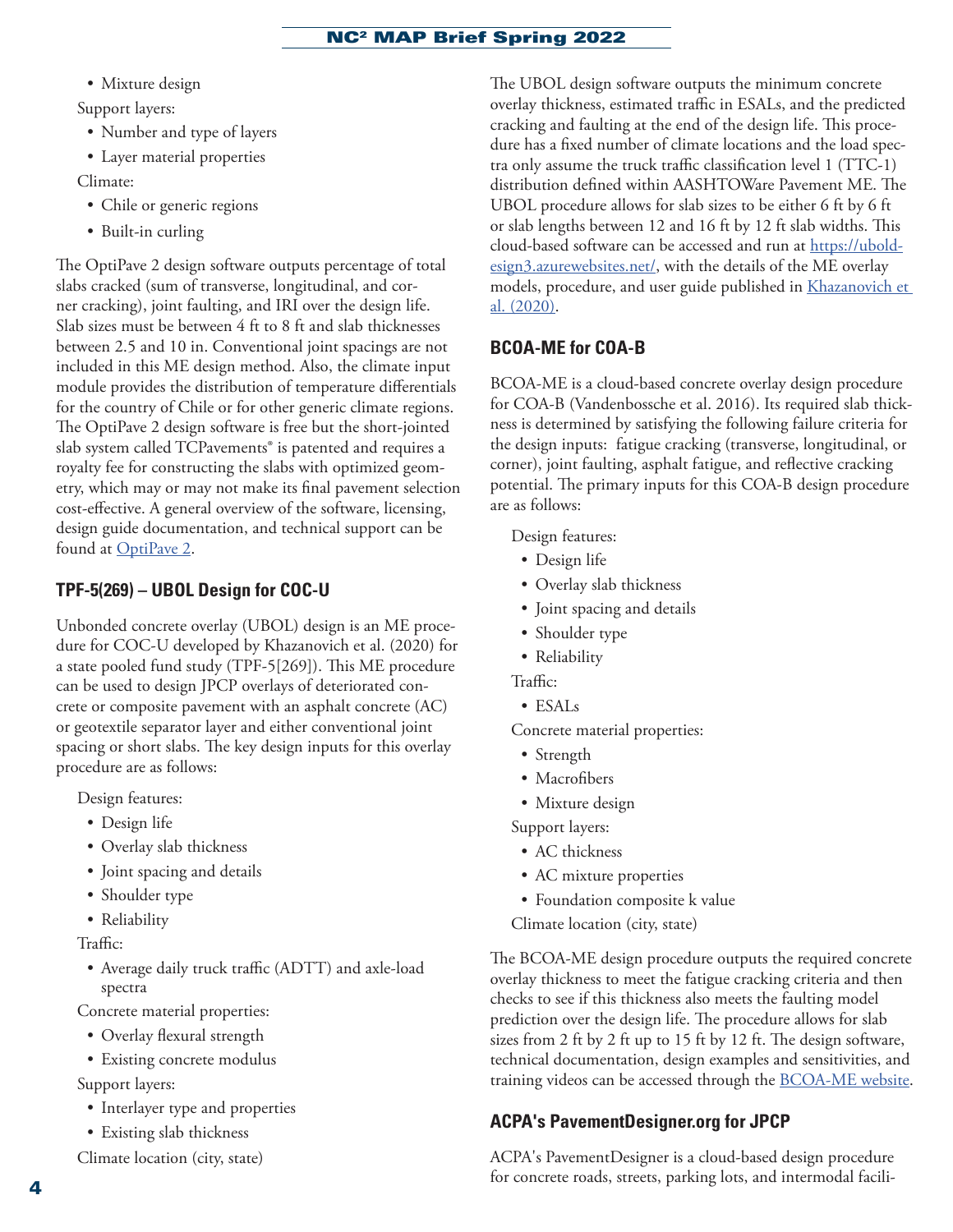ties (Ferrebee et al. 2018). This user-friendly ME design tool for JPCP is based on the original Portland Cement Association (PCA) method for fatigue and erosion analyses. The design tool, methodology, documentation, and tutorials can be accessed at [https://www.pavementdesigner.org.](https://www.pavementdesigner.org) The tool requires the following main design inputs:

Design features:

- Design life
- Slab thickness
- Shoulder type
- Dowel bars
- Reliability

Traffic:

- Axle-load spectra
- Concrete material properties:
	- Strength
	- Macrofibers

Support layers:

• Composite k value

The software outputs the recommended design thickness to meet the fatigue cracking and erosion criteria, the maximum allowable joint spacing, and a sensitivity analysis on the required slab thickness as a function of k value, flexural strength, design life, reliability, and percentage of slabs cracked at the end of the design life. Although the software also has CRCP and overlay design modules, these are based on the empirical AASHTO (1993) method so are no longer preferred options for concrete pavement design.

## **Summary**

With mechanistic-empirical (ME) pavement design procedures available for concrete pavements and concrete overlays, pavement engineers are able to confidently design any type of concrete pavement without employing empirical procedures that can potentially lead to erroneous results or produce uneconomical designs. Current ME procedures for concrete pavements calculate the theoretical pavement responses from the inputted pavement layers and materials, design features, expected traffic, and local climate in order to predict cracking, faulting, and ride performance over the life of the pavement. There are a number of validated ME design procedures available for new concrete pavements and concrete overlays. AASHTOWare Pavement ME has the most capabilities in terms of types of concrete pavement structures considered, design inputs, site-specific features, and predicted performance over time. Several other ME methods for concrete pavements, however, complement AASHTOWare Pavement ME, such as for short-jointed slab systems (OptiPave 2), unbonded concrete overlays with short slabs (TPF-5[269] UBOL), bonded concrete overlay of asphalt (BCOA-ME), and new JPCP (PavementDesigner.org).

## **References**

AASHTO. 1993. *Guide for Design of Pavement Structures*. American Association of State Highway and Transportation Officials, Washington, DC.

AASHTO. 2008. *Mechanistic-Empirical Pavement Design Guide—A Manual of Practice*. Interim Edition. American Association of State Highway and Transportation Officials, Washington, DC.

AASHTO. 2020. *Mechanistic-Empirical Pavement Design Guide: A Manual of Practice*. Third Edition. American Association of State Highway and Transportation Officials, Washington, DC.

Covarrubias, J. P. T., and J. P. Covarrubias. 2008. "'TC' Design for Thin Concrete Pavements." Proc., *9th International Conference on Concrete Pavements: The Golden Gate to Tomorrow's Concrete Pavements*, 905–917.

Covarrubias, J. P., J. Roesler, and J. P. Covarrubias. 2010. "Design of Concrete Slabs with Optimized Geometry," *11th International Symposium on Concrete Roads*, October 20–22, Seville, Spain.

Covarrubias, J. P., and C. E. Binder. 2013. *OptiPave 2® Documentation & Design Guide* (Version 1.01), Santiago, Chile.

Ferrebee, E., A. Gierltowski, and G. Voigt. 2018. "Creation and Development of PavementDesigner.org—A Unified Industry-Wide Pavement Design Tool for Concrete and Cement-Based Solutions," *13th International Symposium on Concrete Roads*, June 2018, Berlin.

Fick, G., J. Gross, M. B. Snyder, D. Harrington, J. Roesler, and T. Cackler. 2021. *Guide to Concrete Overlays.* Fourth Edition. National Concrete Pavement Technology Center, Iowa State University, 152 pp.

Geary, G. M. 2021. *Updates to AASHTOWare Pavement ME Design Software Affecting Concrete Pavements: A Synthesis of the Changes to the Software Related to Concrete Pavements.* National Concrete Pavement Technology Center, Iowa State University. InTrans Project 15-532.

Khazanovich, L., J. M. Vandenbossche, J. W. DeSantis, and S. Sachs. 2020. *Development of an Improved Design Procedure for Unbonded Concrete Overlays*. FHWA TPF-5(269). Minnesota Department of Transportation. Report No. MN 2020-08, 328 pp.

Roesler, J., and J. Hiller. 2013. "Continuously Reinforced Concrete Pavement: Design Using the AASHTOWare Pavement ME Design Procedure." Technical Summary, Publ. No. FHWA-HIF-13-024.

Saboori, A., J. Harvey, J. Lea, R. Wu, and A. Mateos. 2021. *Pavement ME Sensitivity Analysis* (Version 2.5.3). UC Davis: